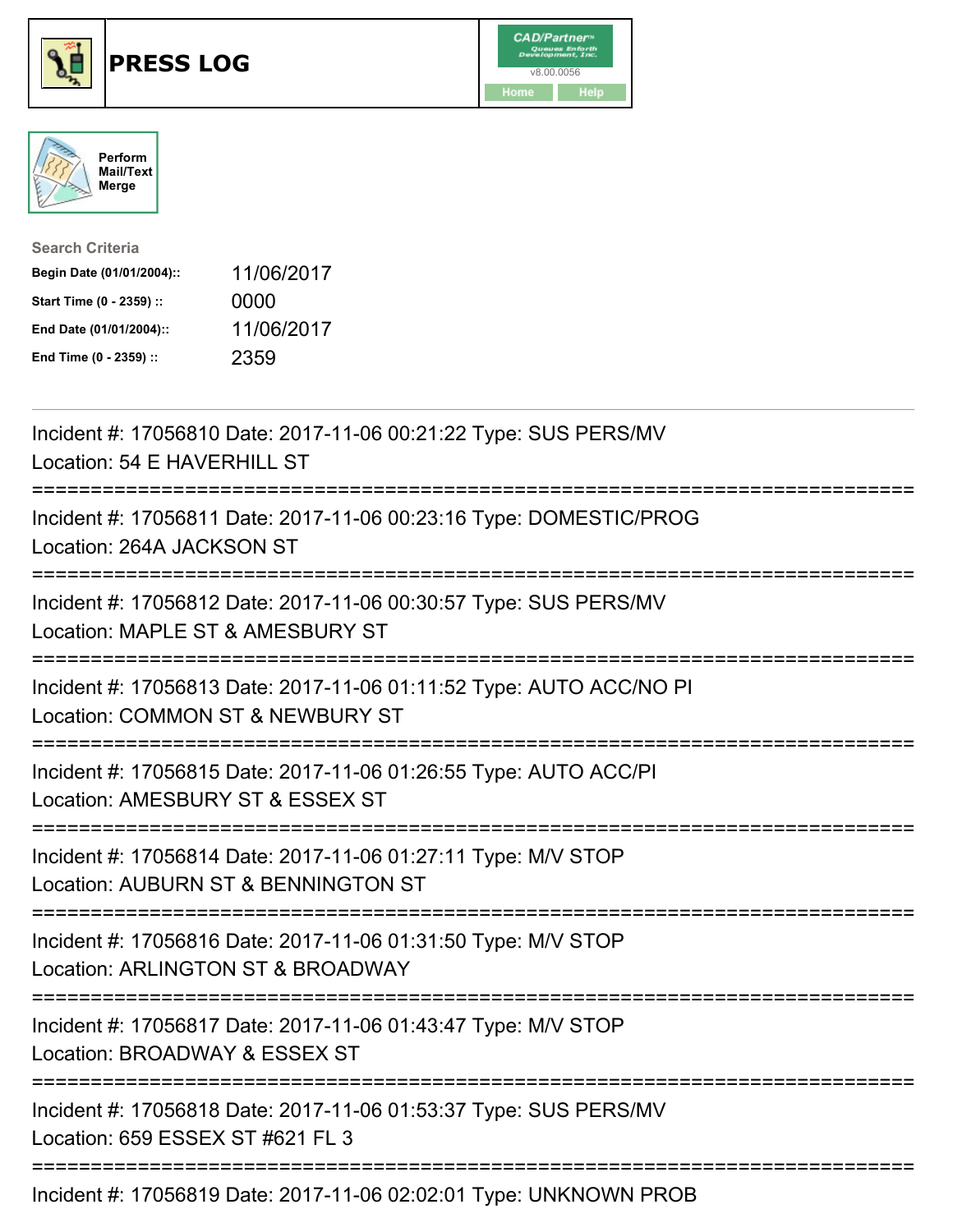| Location: 77 S UNION ST #107<br>:=================                                                                                                      |
|---------------------------------------------------------------------------------------------------------------------------------------------------------|
| Incident #: 17056820 Date: 2017-11-06 02:13:44 Type: M/V STOP<br>Location: 659 ESSEX ST                                                                 |
| Incident #: 17056821 Date: 2017-11-06 02:17:17 Type: SHOTS FIRED<br>Location: 58 KNOX ST<br>:===========================                                |
| Incident #: 17056822 Date: 2017-11-06 02:19:37 Type: A&B PROG<br>Location: GRUMPYS / 91 COMMON ST<br>:====================                              |
| Incident #: 17056823 Date: 2017-11-06 02:19:46 Type: SUS PERS/MV<br>Location: 659 ESSEX ST FL 3                                                         |
| Incident #: 17056824 Date: 2017-11-06 02:21:35 Type: SHOTS FIRED<br>Location: 27 CORNISH ST                                                             |
| Incident #: 17056825 Date: 2017-11-06 02:28:00 Type: DISTURBANCE<br>Location: 13 HOLT ST FL 2                                                           |
| Incident #: 17056826 Date: 2017-11-06 02:41:06 Type: M/V STOP<br>Location: N PARRISH RD & WINTHROPE                                                     |
| .====================<br>-----------------------------<br>Incident #: 17056827 Date: 2017-11-06 02:49:17 Type: EXTRA SURVEIL<br>Location: 18 JAMAICA ST |
| Incident #: 17056828 Date: 2017-11-06 02:54:22 Type: DOMESTIC/PROG<br>Location: 145 NEWBURY ST #1                                                       |
| Incident #: 17056829 Date: 2017-11-06 03:06:31 Type: M/V STOP<br>Location: 333 BROADWAY                                                                 |
| Incident #: 17056830 Date: 2017-11-06 03:20:45 Type: M/V STOP<br>Location: MERRIMACK ST & PARKER ST                                                     |
| Incident #: 17056831 Date: 2017-11-06 03:27:12 Type: M/V STOP<br>Location: 48 BELLEVUE ST                                                               |
| Incident #: 17056832 Date: 2017-11-06 03:29:16 Type: EXTRA SURVEIL<br>Location: 18 JAMAICA ST                                                           |
| Incident #: 17056833 Date: 2017-11-06 03:54:59 Type: MAI STOD                                                                                           |

Incident #: 17056833 Date: 2017-11-06 03:54:59 Type: M/V STOP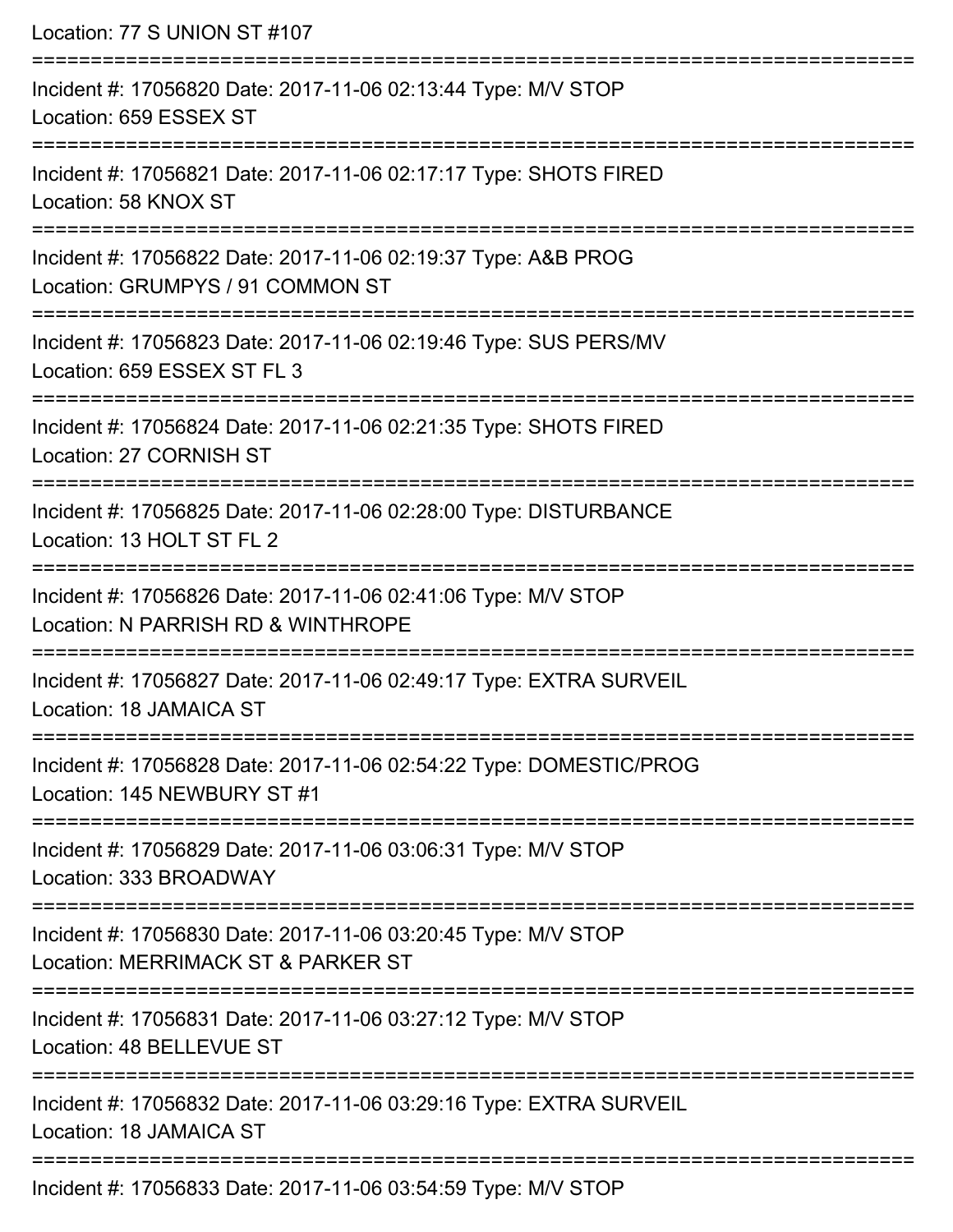| Incident #: 17056834 Date: 2017-11-06 03:56:33 Type: M/V STOP<br>Location: RT 114 & RT 495                 |
|------------------------------------------------------------------------------------------------------------|
| Incident #: 17056835 Date: 2017-11-06 04:01:27 Type: MEDIC SUPPORT<br>Location: BROADWAY & GREEN ST        |
| Incident #: 17056836 Date: 2017-11-06 04:02:50 Type: M/V STOP<br>Location: INMAN ST & S BROADWAY           |
| Incident #: 17056837 Date: 2017-11-06 04:29:22 Type: M/V STOP<br>Location: COMMON ST & HAMPSHIRE ST        |
| Incident #: 17056838 Date: 2017-11-06 04:37:28 Type: MV/BLOCKING<br>Location: 19 POPLAR ST                 |
| Incident #: 17056839 Date: 2017-11-06 05:31:29 Type: MV/BLOCKING<br>Location: 21 WENDELL ST                |
| Incident #: 17056840 Date: 2017-11-06 05:35:27 Type: AMBULANCE ASSSI<br>Location: 190 BROADWAY             |
| Incident #: 17056841 Date: 2017-11-06 05:48:23 Type: FIGHT<br>Location: CHANDLER ST & WATER ST             |
| Incident #: 17056842 Date: 2017-11-06 06:25:56 Type: MAN DOWN<br><b>Location: SALEM ST</b>                 |
| Incident #: 17056843 Date: 2017-11-06 06:42:13 Type: ALARM/BURG<br>Location: CASA ROJAS 2 / 252 ANDOVER ST |
| Incident #: 17056844 Date: 2017-11-06 06:47:28 Type: M/V STOP<br>Location: BROADWAY & WATER ST             |
| Incident #: 17056845 Date: 2017-11-06 06:55:20 Type: GENERAL SERV<br>Location: 195 HIGH ST                 |
| Incident #: 17056846 Date: 2017-11-06 07:17:35 Type: MAN DOWN<br>Location: 78 AMESBURY ST                  |
| Incident #: 17056847 Date: 2017-11-06 07:17:53 Type: PARK & WALK                                           |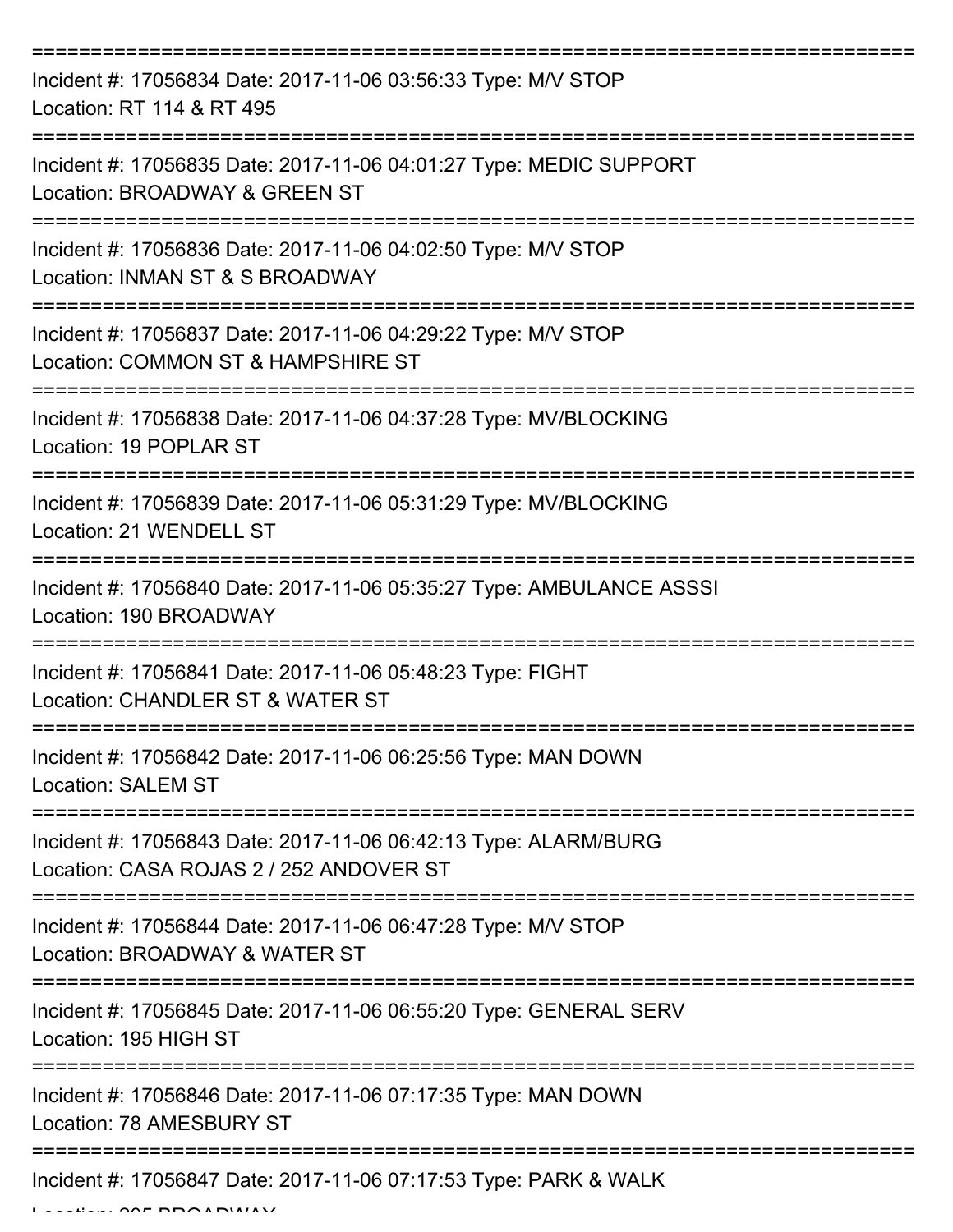| Incident #: 17056848 Date: 2017-11-06 07:21:29 Type: M/V STOP<br>Location: S BROADWAY & SHATTUCK ST                     |
|-------------------------------------------------------------------------------------------------------------------------|
| Incident #: 17056849 Date: 2017-11-06 07:22:30 Type: M/V STOP<br>Location: KINGSTON ST & NEWTON                         |
| Incident #: 17056850 Date: 2017-11-06 07:30:15 Type: MISSING PERS<br>Location: 12 W DALTON ST                           |
| Incident #: 17056851 Date: 2017-11-06 07:41:18 Type: MISC<br>Location: 73 FOSTER ST                                     |
| Incident #: 17056852 Date: 2017-11-06 07:49:08 Type: INVESTIGATION<br>Location: COADY'S TOWING SERVICE / 139 MARSTON ST |
| Incident #: 17056853 Date: 2017-11-06 07:52:33 Type: INVESTIGATION<br>Location: 22 BUSWELL ST #1 FL 1                   |
| Incident #: 17056854 Date: 2017-11-06 07:54:47 Type: HIT & RUN PED<br>Location: 486 HAVERHILL ST                        |
| Incident #: 17056855 Date: 2017-11-06 08:00:28 Type: HIT & RUN PED<br>Location: 486 HAVERHILL ST                        |
| Incident #: 17056856 Date: 2017-11-06 08:03:11 Type: MAL DAMAGE<br>Location: 15 CROSBY ST #1 FL 1                       |
| Incident #: 17056857 Date: 2017-11-06 08:04:55 Type: DRUG OVERDOSE<br>Location: ARLINGTON MILL / 530 BROADWAY           |
| Incident #: 17056858 Date: 2017-11-06 08:07:08 Type: DISTURBANCE<br>Location: 37 MILTON ST                              |
| Incident #: 17056860 Date: 2017-11-06 08:12:31 Type: MEDIC SUPPORT<br>Location: 153 WHITE ST FL 2                       |
| Incident #: 17056859 Date: 2017-11-06 08:13:01 Type: SUS PERS/MV<br>Location: 530 BROADWAY                              |
| Incident #: 17056861 Date: 2017-11-06 08:18:01 Type: DRUG INVEST                                                        |

Location: 530 BBOADWAY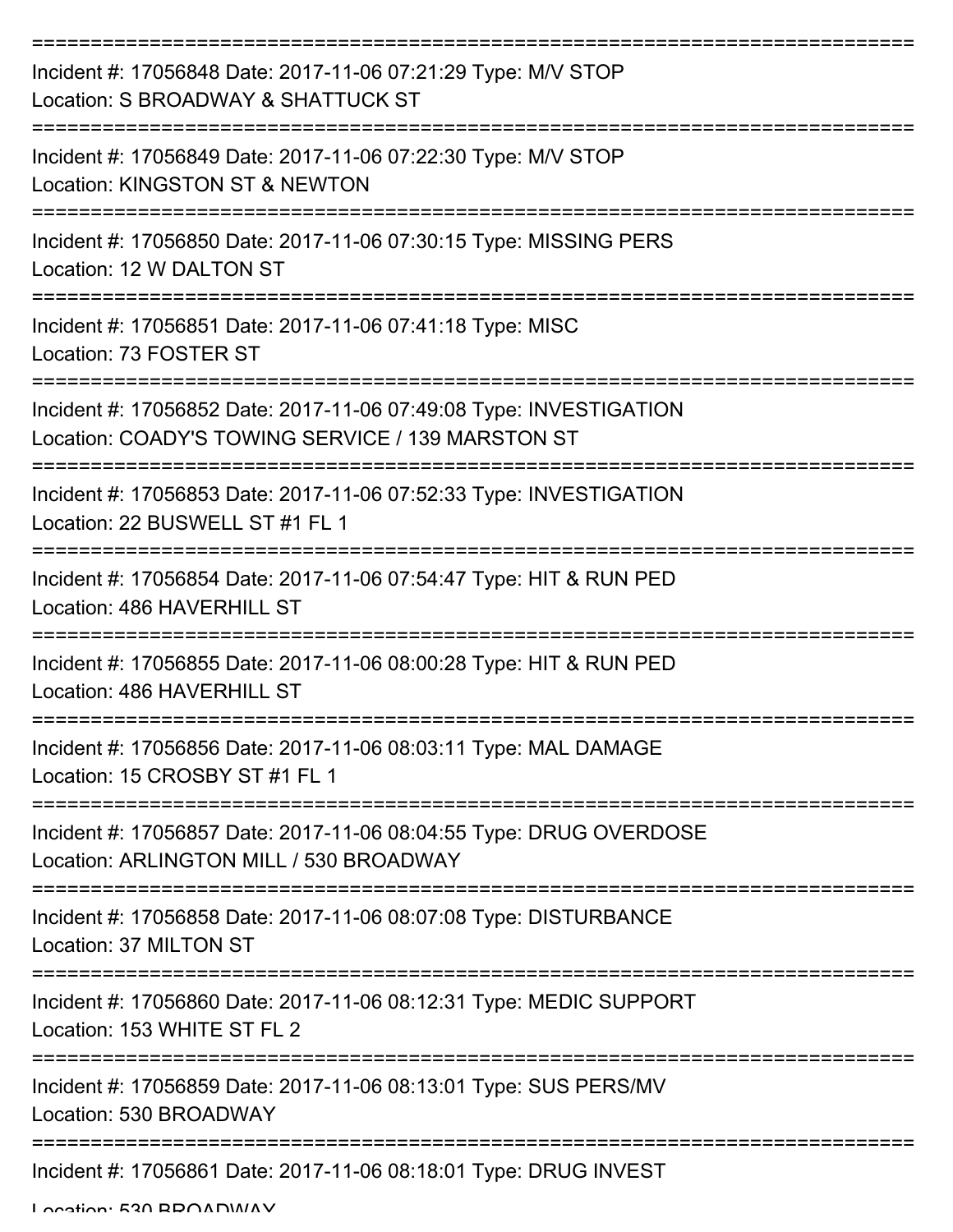| Incident #: 17056862 Date: 2017-11-06 08:24:44 Type: ALARM/BURG<br>Location: MASTER PIZZA / 394 BROADWAY                        |
|---------------------------------------------------------------------------------------------------------------------------------|
| Incident #: 17056863 Date: 2017-11-06 08:36:19 Type: ALARM/BURG<br>Location: MASTER PIZZA / 394 BROADWAY                        |
| Incident #: 17056864 Date: 2017-11-06 08:39:10 Type: NOTIFICATION<br>Location: 950 ESSEX ST #1                                  |
| Incident #: 17056865 Date: 2017-11-06 08:53:33 Type: ALARM/BURG<br>Location: NORTHEAST LEGAL AID AND JUSTICE CEN / 50 ISLAND ST |
| Incident #: 17056866 Date: 2017-11-06 09:13:35 Type: SUS PERS/MV<br>Location: CHILD CARE CENTER / 581 ANDOVER ST                |
| Incident #: 17056867 Date: 2017-11-06 09:20:37 Type: TRANSPORT<br>Location: 2 APPLETON ST                                       |
| Incident #: 17056868 Date: 2017-11-06 09:22:25 Type: INVESTIGATION<br>Location: 15 UNION ST #70                                 |
| Incident #: 17056869 Date: 2017-11-06 09:35:23 Type: TOW/REPOSSED<br>Location: 193 BRUCE ST<br>.---------------------------     |
| Incident #: 17056872 Date: 2017-11-06 09:42:54 Type: HIT & RUN M/V<br>Location: NEW BALANCE ATHLETIC SHOE CORP / 5 S UNION ST   |
| Incident #: 17056870 Date: 2017-11-06 09:44:35 Type: B&E FOLLOW UP<br>Location: 4 LISA LN                                       |
| -------------------------<br>Incident #: 17056871 Date: 2017-11-06 09:46:47 Type: TOW OF M/V<br>Location: ESSEX ST & WARREN ST  |
| Incident #: 17056873 Date: 2017-11-06 10:03:50 Type: 209A/SERVE<br>Location: 118 MARSTON ST #A                                  |
| Incident #: 17056874 Date: 2017-11-06 10:06:33 Type: 209A/SERVE<br>Location: 40 UNION ST                                        |
| Incident #: 17056875 Date: 2017-11-06 10:10:57 Type: GENERAL SERV<br>Location: 205 BROADWAY                                     |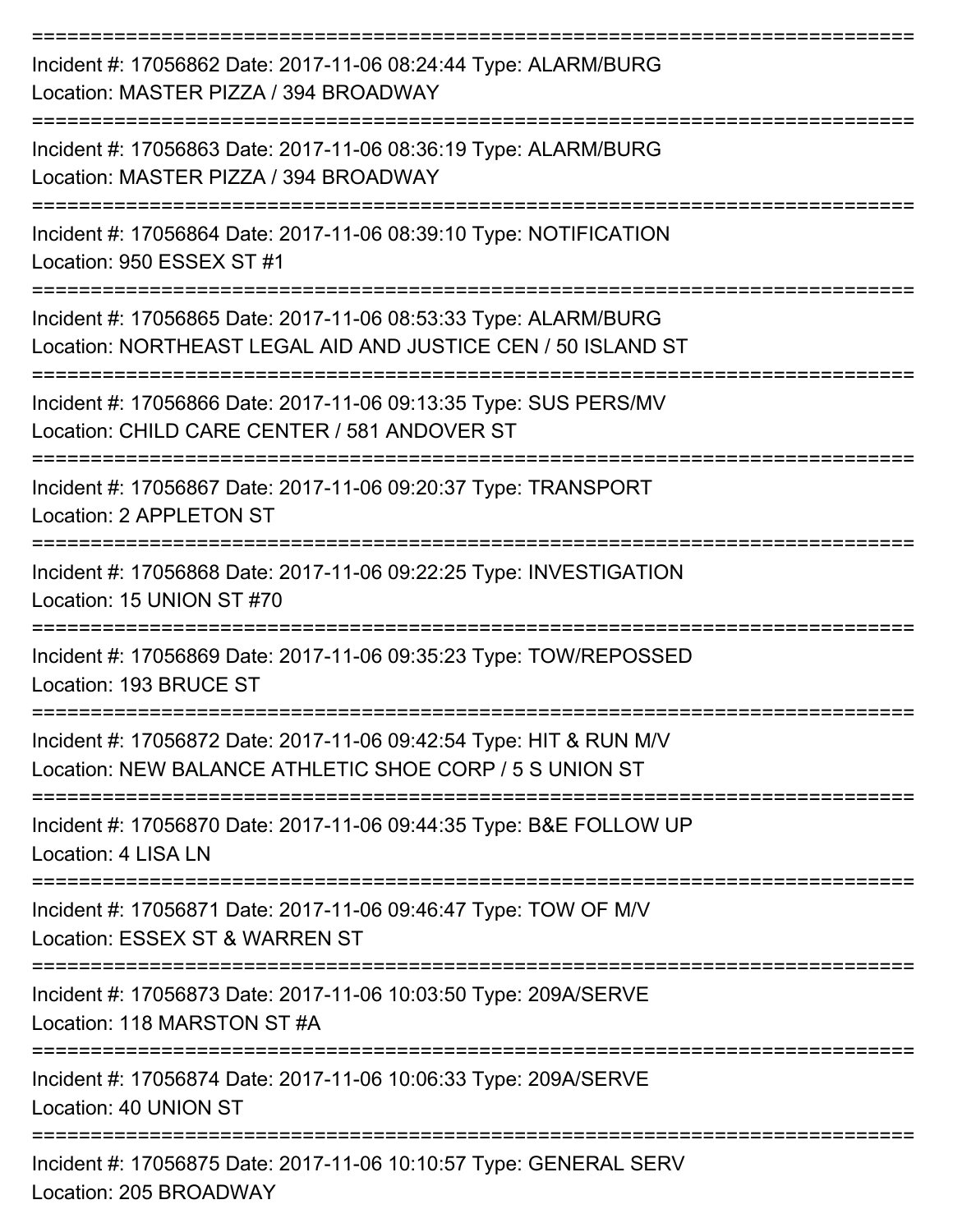| Incident #: 17056877 Date: 2017-11-06 10:19:12 Type: 209A/SERVE<br>Location: 73 JACKSON ST                                |
|---------------------------------------------------------------------------------------------------------------------------|
| Incident #: 17056876 Date: 2017-11-06 10:19:39 Type: AUTO ACC/NO PI<br>Location: SAL'S RESTURANT / 354 MERRIMACK ST       |
| Incident #: 17056878 Date: 2017-11-06 10:23:13 Type: M/V STOP<br>Location: 95 FERRY ST<br>=============================== |
| Incident #: 17056879 Date: 2017-11-06 10:38:45 Type: M/V STOP<br>Location: 65 TREMONT ST                                  |
| Incident #: 17056880 Date: 2017-11-06 10:42:38 Type: M/V STOP<br>Location: 7 BROADWAY<br>-------------------              |
| Incident #: 17056881 Date: 2017-11-06 10:46:38 Type: TRESPASSING<br>Location: 20 BERKELEY ST                              |
| Incident #: 17056882 Date: 2017-11-06 10:54:04 Type: INVESTIGATION<br>Location: 439 S UNION ST                            |
| Incident #: 17056883 Date: 2017-11-06 11:00:22 Type: MAL DAMAGE<br>Location: 74 AMES ST                                   |
| Incident #: 17056884 Date: 2017-11-06 11:04:08 Type: DISTURBANCE<br>Location: 73 WINTHROP AV                              |
| Incident #: 17056885 Date: 2017-11-06 11:09:21 Type: TOW OF M/V<br>Location: PINE BROOK APTS / MT VERNON ST               |
| Incident #: 17056887 Date: 2017-11-06 11:18:03 Type: MAL DAMAGE<br>Location: 143 BAILEY ST                                |
| Incident #: 17056886 Date: 2017-11-06 11:22:32 Type: 209A/SERVE<br>Location: 25 BAILEY ST                                 |
| Incident #: 17056888 Date: 2017-11-06 11:23:12 Type: MEDIC SUPPORT<br>Location: 193 MAPLE ST #2L                          |
| Incident #: 17056889 Date: 2017-11-06 11:28:56 Type: 209A/SERVE<br>Location: 19 BAILEY ST                                 |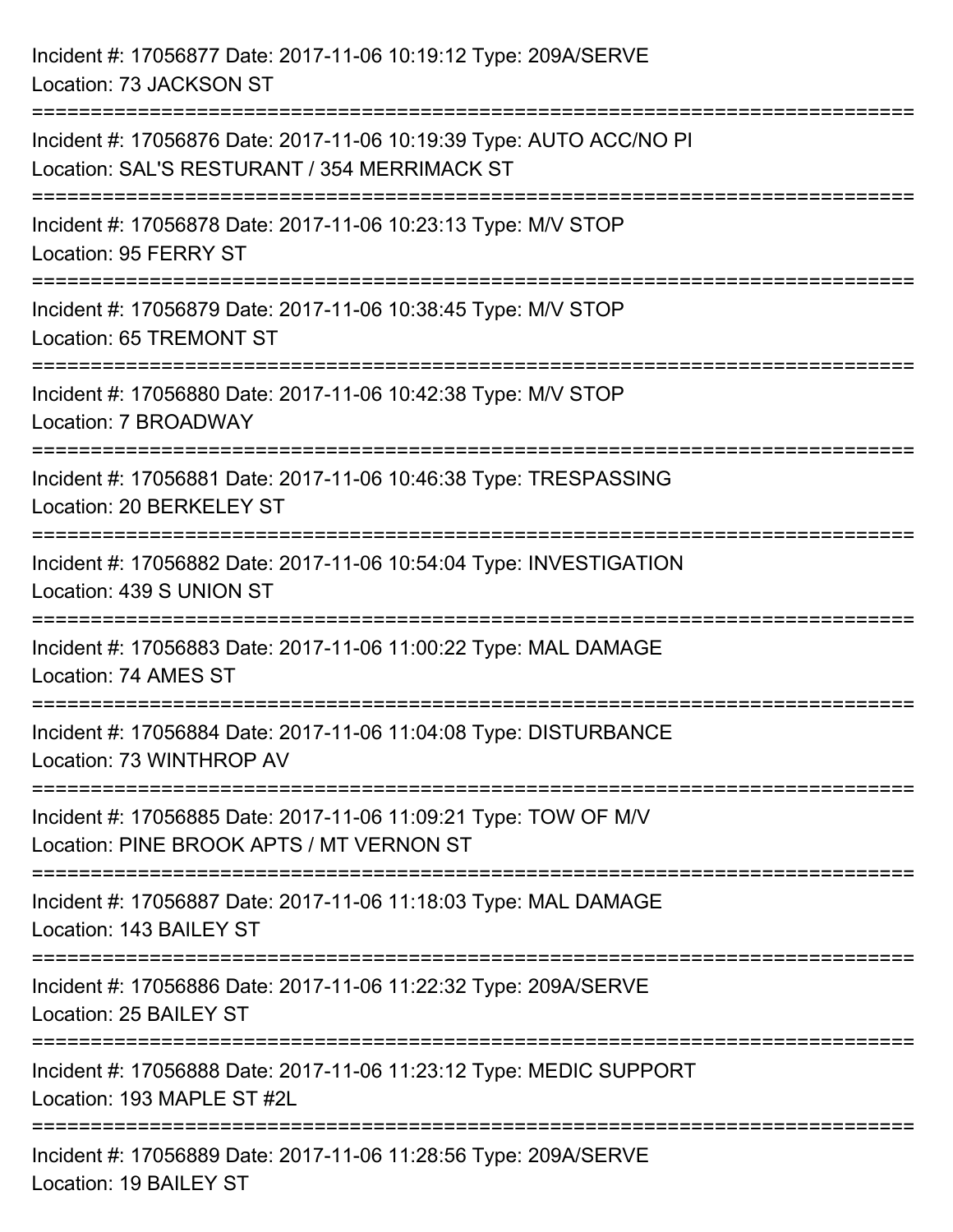| Incident #: 17056890 Date: 2017-11-06 11:34:12 Type: 209A/SERVE<br>Location: 240 ANDOVER ST                          |
|----------------------------------------------------------------------------------------------------------------------|
| Incident #: 17056891 Date: 2017-11-06 11:37:19 Type: INVESTIGATION<br>Location: 90 LOWELL ST                         |
| Incident #: 17056892 Date: 2017-11-06 11:43:10 Type: M/V STOP<br>Location: 221 BAILEY ST<br>:======================= |
| Incident #: 17056893 Date: 2017-11-06 11:50:03 Type: M/V STOP<br>Location: 39 MEDFORD ST                             |
| Incident #: 17056894 Date: 2017-11-06 11:50:30 Type: M/V STOP<br>Location: 89 FERRY ST                               |
| Incident #: 17056895 Date: 2017-11-06 11:57:03 Type: M/V STOP<br>Location: 21 HANCOCK ST                             |
| Incident #: 17056896 Date: 2017-11-06 11:58:49 Type: GENERAL SERV<br><b>Location: AMES ST</b>                        |
| Incident #: 17056897 Date: 2017-11-06 11:59:47 Type: M/V STOP<br>Location: OSGOOD ST & SALEM ST                      |
| Incident #: 17056898 Date: 2017-11-06 12:05:53 Type: SUS PERS/MV<br><b>Location: SHAWSHEEN RD</b>                    |
| Incident #: 17056899 Date: 2017-11-06 12:16:50 Type: M/V STOP<br>Location: E HAVERHILL ST & HOWARD ST                |
| Incident #: 17056900 Date: 2017-11-06 12:18:35 Type: GUN CALL<br><b>Location: LAWRENCE ST</b>                        |
| Incident #: 17056901 Date: 2017-11-06 12:31:08 Type: INVESTIGATION<br>Location: BROMFIELD ST                         |
| Incident #: 17056902 Date: 2017-11-06 12:45:32 Type: SUS PERS/MV<br>Location: MONMOUTH ST & PARK ST                  |
| Incident #: 17056903 Date: 2017-11-06 12:55:58 Type: SHOPLIFTING<br>Location: WALGREENS / 135 BROADWAY               |

===========================================================================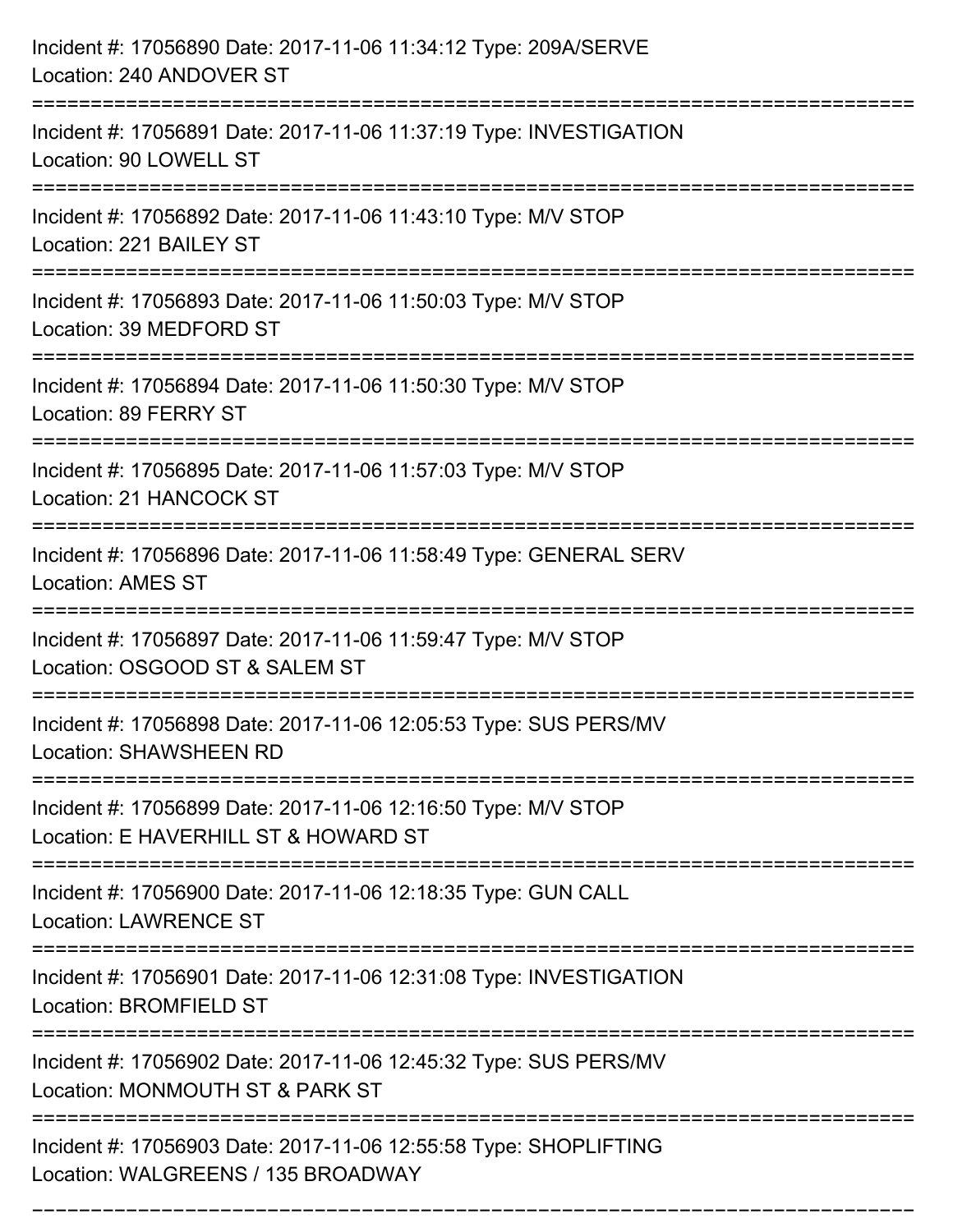| Incident #: 17056904 Date: 2017-11-06 13:02:32 Type: DRUG VIO<br>Location: 71 RAILROAD ST                      |
|----------------------------------------------------------------------------------------------------------------|
| Incident #: 17056905 Date: 2017-11-06 13:04:28 Type: M/V STOP<br>Location: CENTRAL BRIDGE / 0 MERRIMACK ST     |
| Incident #: 17056906 Date: 2017-11-06 13:10:28 Type: 209A/SERVE<br>Location: 25 BEVEL ST                       |
| Incident #: 17056907 Date: 2017-11-06 13:14:00 Type: SUS PERS/MV<br>Location: WINFIELD ALLOY / 15 MEDFORD ST   |
| Incident #: 17056908 Date: 2017-11-06 13:20:56 Type: DRUG VIO<br>Location: 231 WATER ST                        |
| Incident #: 17056909 Date: 2017-11-06 13:33:07 Type: LARCENY/PAST<br>Location: FAMILY DOLLARS / 320 S BROADWAY |
| Incident #: 17056910 Date: 2017-11-06 13:38:17 Type: ANIMAL COMPL<br>Location: 543 S BROADWAY                  |
| Incident #: 17056911 Date: 2017-11-06 13:47:07 Type: KEEP PEACE<br>Location: 56 FLORAL ST #1                   |
| Incident #: 17056912 Date: 2017-11-06 14:05:56 Type: M/V STOP<br>Location: FALLS BRIDGE / null                 |
| Incident #: 17056913 Date: 2017-11-06 14:07:01 Type: ASSSIT OTHER PD<br>Location: 35 WARWICK ST                |
| Incident #: 17056914 Date: 2017-11-06 14:10:25 Type: AUTO ACC/PI<br>Location: 11 HANCOCK ST                    |
| Incident #: 17056915 Date: 2017-11-06 14:15:51 Type: CIVIL PROB<br>Location: 51 S CANAL ST                     |
| Incident #: 17056916 Date: 2017-11-06 14:18:35 Type: THREATS/PROG<br>Location: WINDSOR HOUSE / 248 BROADWAY    |
| Incident #: 17056917 Date: 2017-11-06 14:23:23 Type: ANIMAL COMPL<br>Location: 112 PHILLIPS ST                 |
|                                                                                                                |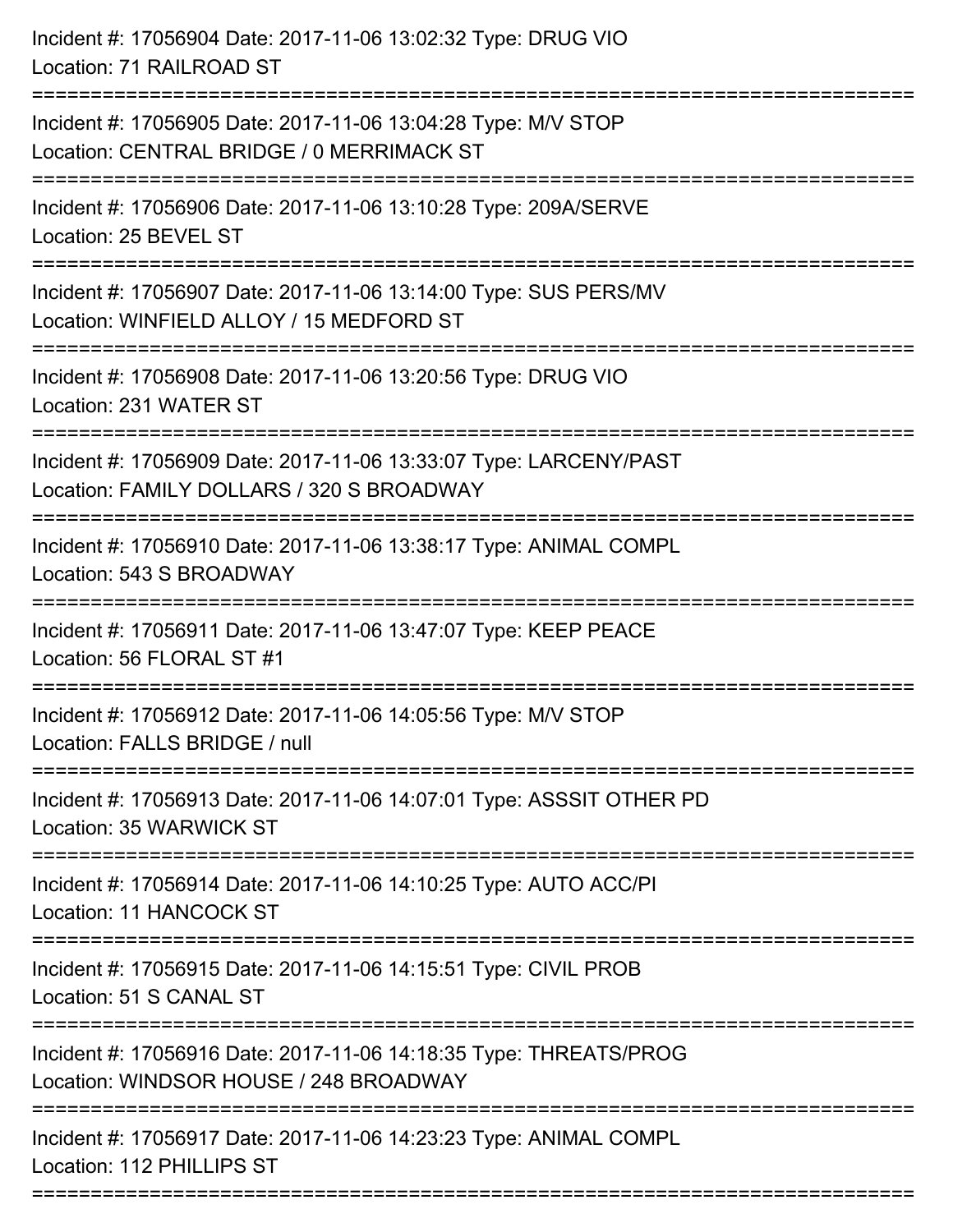| Location: LADY OF GOOD COUNSEL CHURCH / AMES ST & LOWELL ST                                                                                     |
|-------------------------------------------------------------------------------------------------------------------------------------------------|
| Incident #: 17056919 Date: 2017-11-06 14:41:18 Type: SUS PERS/MV<br>Location: 265 LOWELL ST                                                     |
| Incident #: 17056920 Date: 2017-11-06 14:50:04 Type: AUTO ACC/NO PI<br>Location: 126 HAVERHILL ST                                               |
| Incident #: 17056921 Date: 2017-11-06 14:56:55 Type: M/V STOP<br>Location: COMMON ST & UNION ST                                                 |
| Incident #: 17056922 Date: 2017-11-06 14:57:32 Type: SUS PERS/MV<br>Location: 4 UNION ST                                                        |
| Incident #: 17056923 Date: 2017-11-06 15:12:32 Type: INVESTIGATION<br>Location: 90 LOWELL ST                                                    |
| Incident #: 17056924 Date: 2017-11-06 15:14:36 Type: M/V STOP<br>Location: BROADWAY & COMMON ST                                                 |
| Incident #: 17056925 Date: 2017-11-06 15:15:40 Type: FIGHT<br>Location: 71 RAILROAD ST                                                          |
| Incident #: 17056926 Date: 2017-11-06 15:21:17 Type: A&B PAST<br>Location: 486 HAVERHILL ST #1                                                  |
| ;================================<br>Incident #: 17056927 Date: 2017-11-06 15:39:20 Type: WARRANT SERVE<br>Location: FRANKLIN ST & HAVERHILL ST |
| Incident #: 17056930 Date: 2017-11-06 15:40:45 Type: MISSING PERS<br>Location: 71 N PARISH RD                                                   |
| Incident #: 17056929 Date: 2017-11-06 15:41:34 Type: INVEST CONT<br>Location: 22 GREENWOOD ST                                                   |
| ==============<br>Incident #: 17056928 Date: 2017-11-06 15:42:21 Type: ANIMAL COMPL<br>Location: 19 LENOX CIR                                   |
| Incident #: 17056931 Date: 2017-11-06 16:03:29 Type: A&B PAST<br><b>Location: HAMLET ST</b>                                                     |
|                                                                                                                                                 |

Incident #: 1705693 Date: 2017 11 06 16:09:53 Type: 2017 12 06 16:09:53 Type: 2017 12 06 1706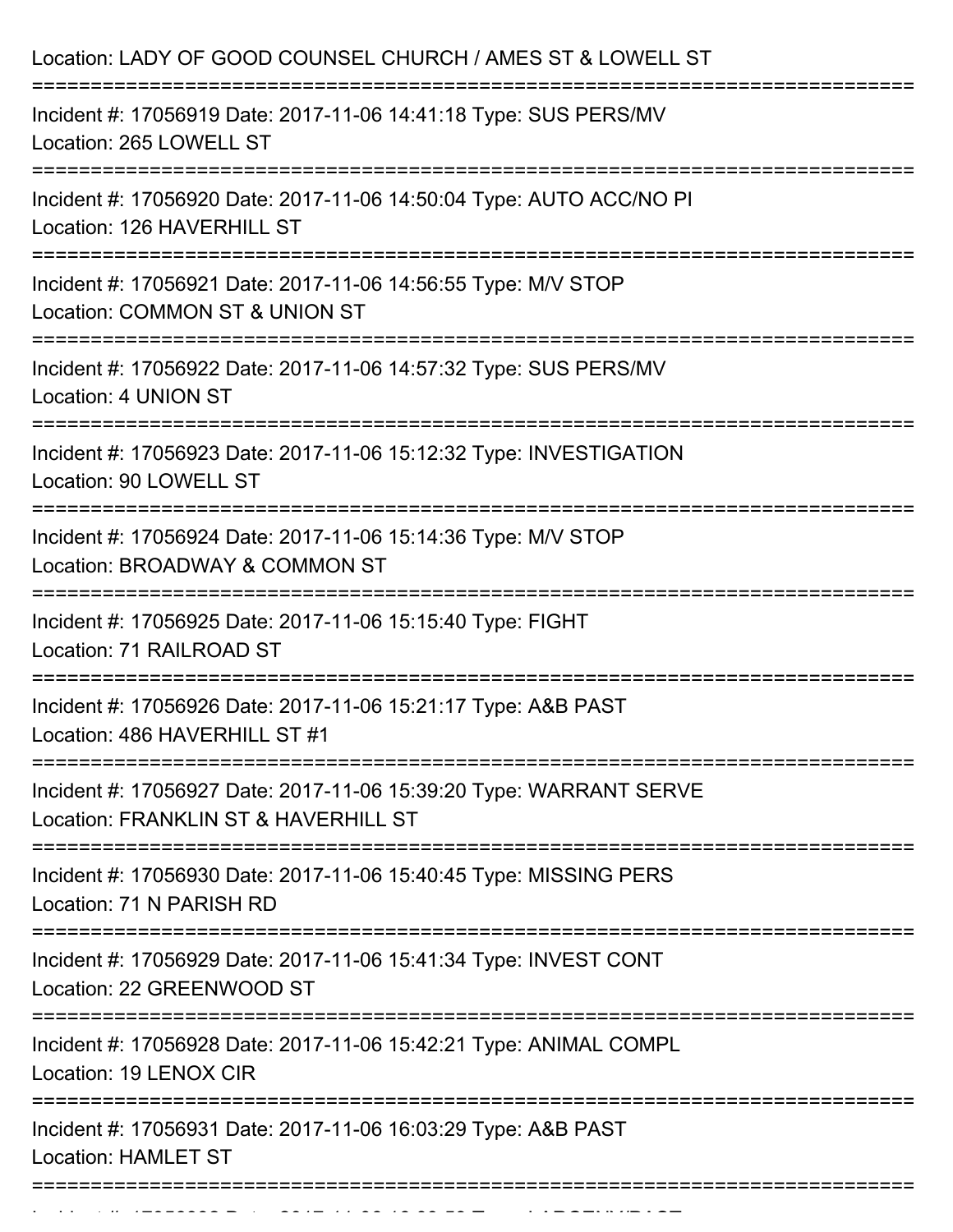Location: 340 METHUEN ST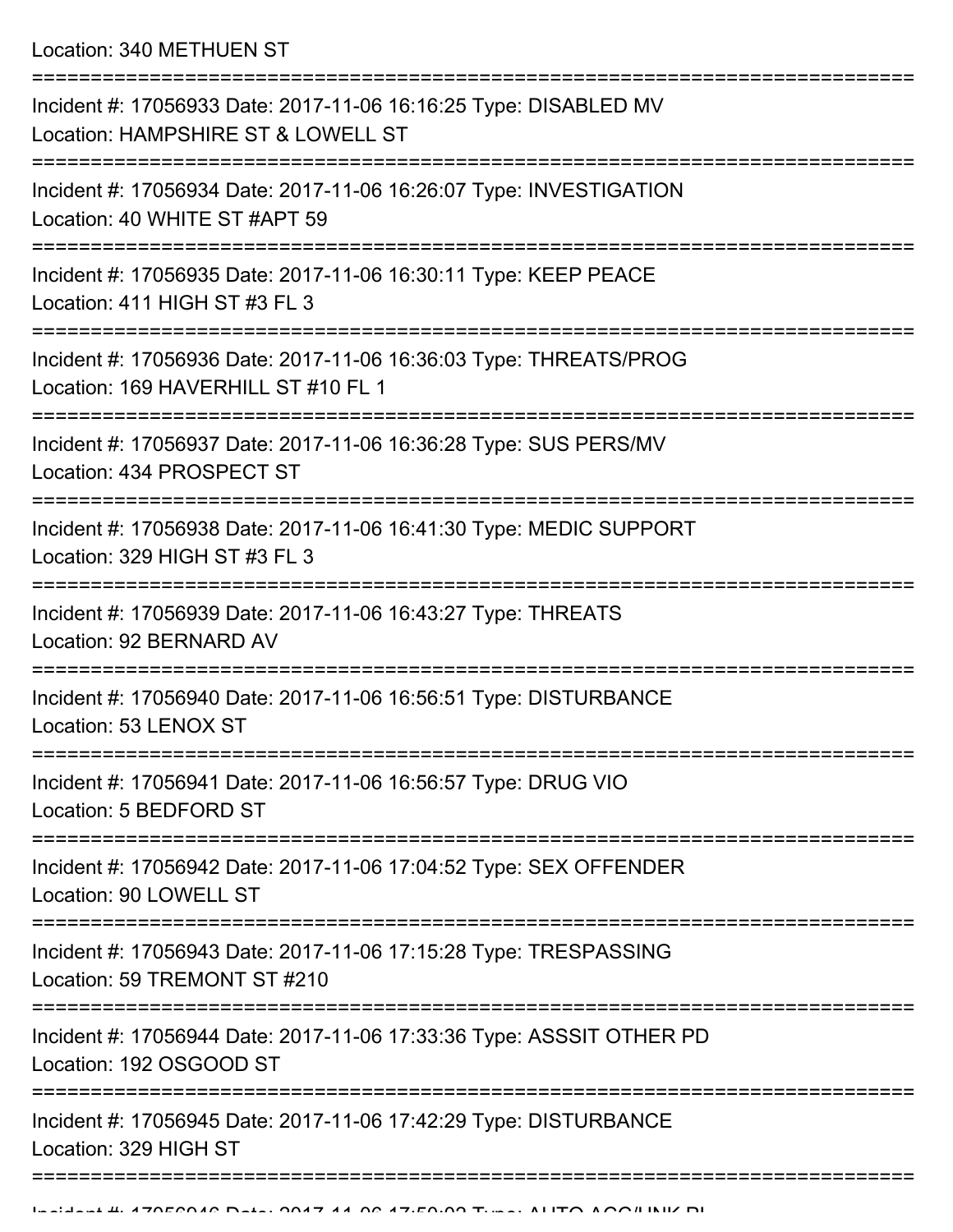| Location: BROADWAY & MANCHESTER ST                                                                         |
|------------------------------------------------------------------------------------------------------------|
| Incident #: 17056947 Date: 2017-11-06 18:08:03 Type: DOMESTIC/PAST<br><b>Location: CANAL ST</b>            |
| Incident #: 17056948 Date: 2017-11-06 18:25:57 Type: THREATS<br>Location: 248 BROADWAY #211                |
| Incident #: 17056949 Date: 2017-11-06 18:32:39 Type: MAL DAMAGE<br><b>Location: NEWBURY ST</b>             |
| Incident #: 17056950 Date: 2017-11-06 18:35:05 Type: MV/BLOCKING<br><b>Location: 7 TRENTON ST</b>          |
| Incident #: 17056951 Date: 2017-11-06 18:39:52 Type: DOMESTIC/PROG<br>Location: 296 AMES ST FL 1           |
| Incident #: 17056952 Date: 2017-11-06 18:54:23 Type: MEDIC SUPPORT<br>Location: 114 RIVERPOINTE WY #6307   |
| Incident #: 17056953 Date: 2017-11-06 19:22:55 Type: AUTO ACC/NO PI<br>Location: LAFAYETTE AV & S BROADWAY |
| Incident #: 17056954 Date: 2017-11-06 19:26:43 Type: GENERAL SERV<br>Location: 268 PARK ST                 |
| Incident #: 17056955 Date: 2017-11-06 19:28:32 Type: CK WELL BEING<br>Location: HAVERHILL ST & RAILROAD ST |
| Incident #: 17056956 Date: 2017-11-06 19:46:13 Type: ABAND MV<br>Location: ERVING AV & MYRTLE CT           |
| Incident #: 17056957 Date: 2017-11-06 19:53:31 Type: M/V STOP<br>Location: 262 ESSEX ST                    |
| Incident #: 17056958 Date: 2017-11-06 20:11:27 Type: M/V STOP<br>Location: 621 COMMON ST                   |
| Incident #: 17056959 Date: 2017-11-06 20:17:43 Type: M/V STOP<br>Location: 579 COMMON ST                   |
| Incident #: 17056960 Date: 2017-11-06 20:36:27 Type: MEDIC SUPPORT                                         |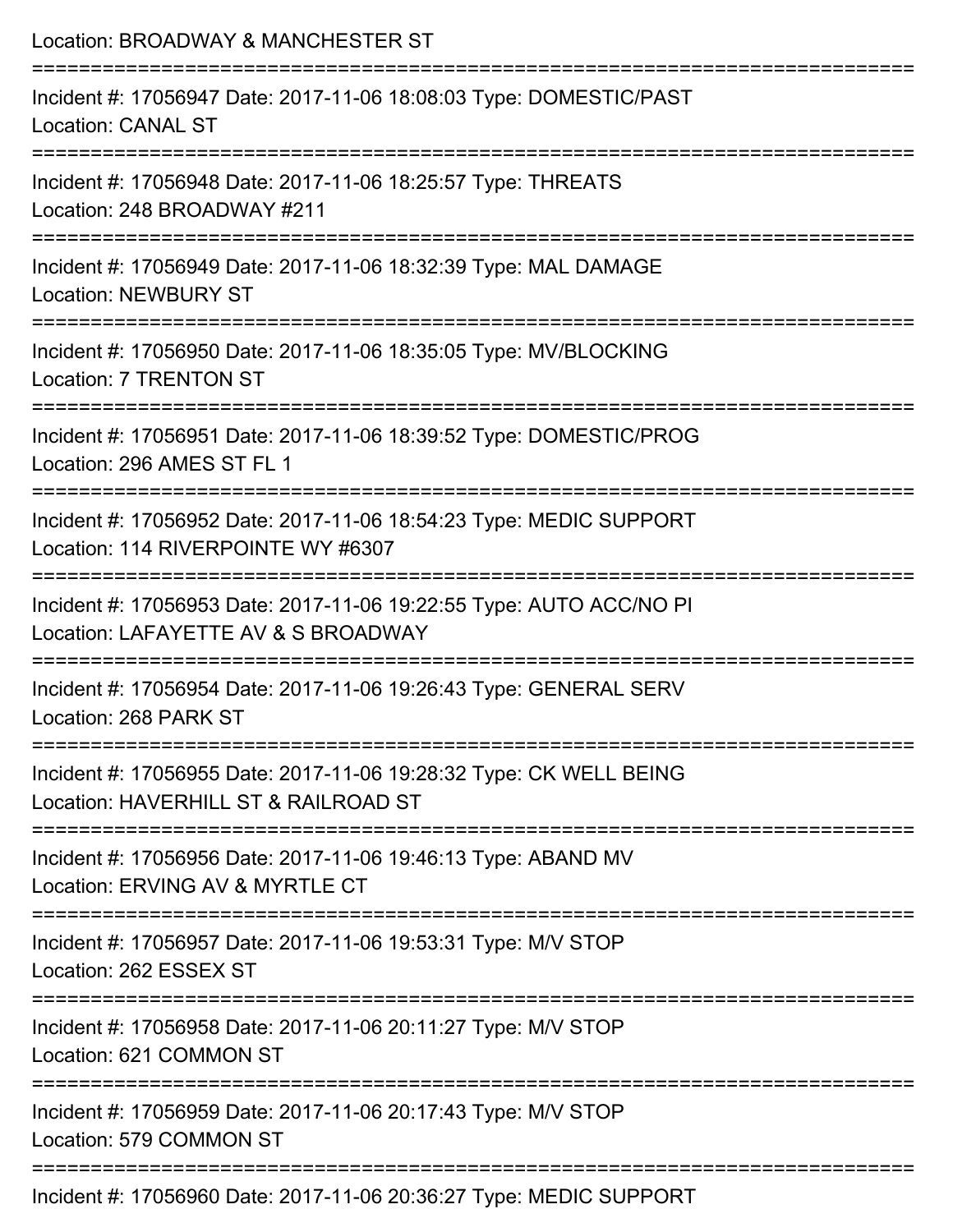| Incident #: 17056961 Date: 2017-11-06 20:40:24 Type: GENERAL SERV<br>Location: 29 BOURQUE ST                            |
|-------------------------------------------------------------------------------------------------------------------------|
| Incident #: 17056962 Date: 2017-11-06 20:43:04 Type: BUILDING CHK<br>Location: 290 JACKSON ST FL 3                      |
| Incident #: 17056963 Date: 2017-11-06 20:46:24 Type: M/V STOP<br>Location: BROADWAY & COMMON ST                         |
| Incident #: 17056964 Date: 2017-11-06 20:51:04 Type: MEDIC SUPPORT<br>Location: WINDSOR HOUSE / 248 BROADWAY            |
| Incident #: 17056965 Date: 2017-11-06 20:56:45 Type: M/V STOP<br>Location: NEWTON ST & ROWE ST                          |
| Incident #: 17056966 Date: 2017-11-06 20:58:40 Type: M/V STOP<br>Location: ESSEX ST & MILL ST                           |
| Incident #: 17056967 Date: 2017-11-06 21:03:18 Type: M/V STOP<br>Location: ESSEX ST & JACKSON ST                        |
| Incident #: 17056969 Date: 2017-11-06 21:10:43 Type: M/V STOP<br>Location: CANAL ST & FRANKLIN ST<br>:================= |
| Incident #: 17056968 Date: 2017-11-06 21:11:23 Type: ASSSIT OTHER PD<br>Location: HAVERHILL ST & LAWRENCE ST            |
| Incident #: 17056970 Date: 2017-11-06 21:39:50 Type: INVEST CONT<br>Location: 3 OAK ST                                  |
| Incident #: 17056971 Date: 2017-11-06 21:45:59 Type: GENERAL SERV<br>Location: 117 NEWBURY ST                           |
| Incident #: 17056972 Date: 2017-11-06 22:03:39 Type: AUTO ACC/NO PI<br>Location: 73 WINTHROP AV                         |
| Incident #: 17056973 Date: 2017-11-06 22:17:00 Type: 911 HANG UP<br>Location: 15 HALL ST #FRONT                         |
| Incident #: 17056974 Date: 2017-11-06 22:22:00 Type: UNWANTEDGUEST                                                      |